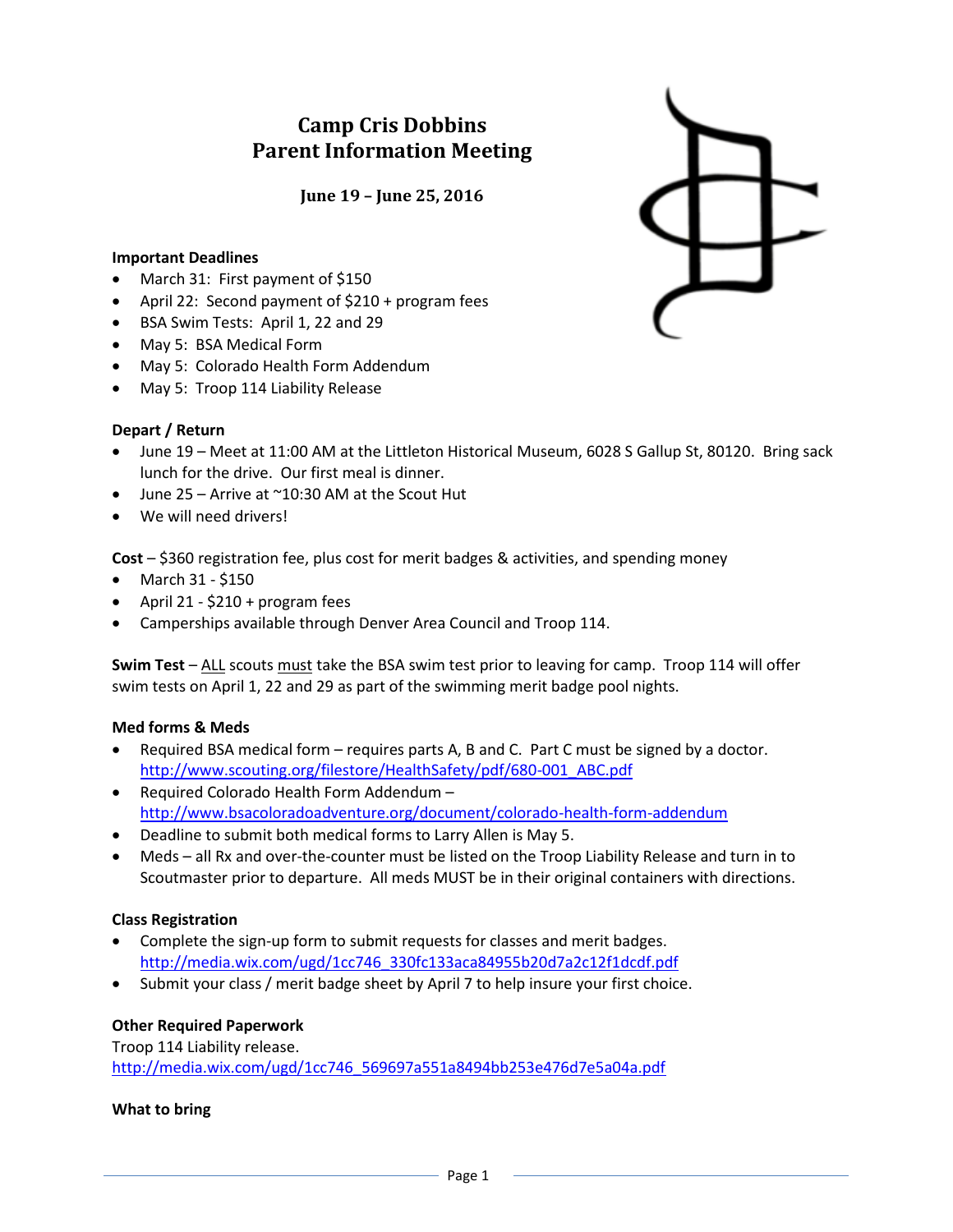- See Summer Camp Packing List [http://media.wix.com/ugd/1cc746\\_d98470bf1679436d967ecd60d44d943a.pdf](http://media.wix.com/ugd/1cc746_d98470bf1679436d967ecd60d44d943a.pdf)
- Cots are recommended
- NO electronics
- NO cell phones
- Money Camp recommends ~\$75 for souvenirs, snacks, etc. at Trading Post

**Trading Post** – Sells program items, craft items, apparel, gifts and food items.

### **At Camp**

- 15+ scouts and 3 adult leaders attending. Looking for one more adult.
- Troop patrols and youth leadership
- Home sickness
- Health Lodge is on camp and staffed with BSA approved medical personnel.

#### **Program**

- Typical day at Camp Dobbins
- Eagle Bound
- Merit Badges
- Evening activities: merit badges, campfires, "troop time" activities, open camp activities

### **Scoutmaster Contact Info**

Jonathan Tarr, 720-219-1481 (mobile)[, JonathanTarr@yahoo.com.](mailto:JonathanTarr@yahoo.com) Cell coverage is poor. Please leave a message and your call will be returned as soon as possible.

### **Camp Contact, Mail, and Care Packages**

Camp Cris Dobbins Number: 303.648.3023 Fax Number: 303.648.3345

A letter, postcard, or "goodie package" from home is one of the greatest cures for homesickness! Please do not wait too long to mail your letter or package, as mail moves slower in rural areas. Please address mail as follows:

Peaceful Valley Scout Ranch Camp Cris Dobbins Name of participant, Troop Number 22799 North Elbert Road, Box 97 Elbert, Colorado 80106-0097

Alternatively, you can purchase a Camp Care Package for your Scout with the click of a button by visiting our website, www.bsacoloradoadventure.org. These packages can include a variety of gifts, ranging from candy and clothing, or soda float parties and ice cream socials.

### **Phone Messages**

Please call the Camp Cris Dobbins at 303.648.3023 to convey a message to someone at camp. If no one picks up, please leave a message. It is a large ranch, so your patience is appreciated while we deliver you message.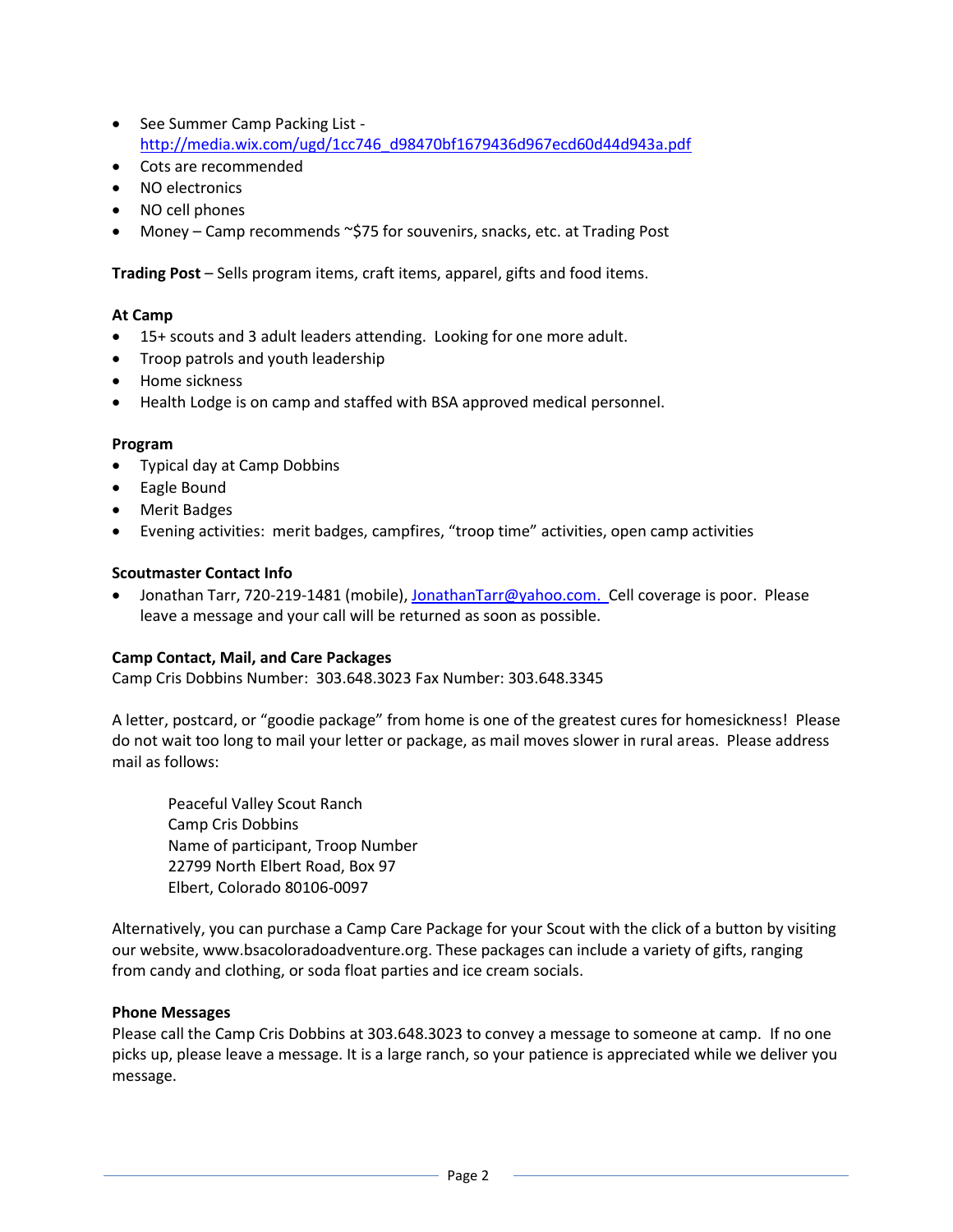## **Trading Post**

Camp Cris Dobbins has its own trading post, where Scouts can purchase supplies, Peaceful Valley and Cris Dobbins souvenirs, snacks, drinks, and other incidental items that may have been left at home. Our experience shows \$75-\$100 is enough for Scouts to meet most souvenir and concession needs during the week. Additional money might be needed for more expensive items like Columbia Outdoor Gear, or if merit badges have required kits, like Leatherwork, Basketry, Woodcarving, Pottery, and Indian Lore. The trading post accepts Mastercard, Visa, Discover, Travelers Checks, and cash.

### **Visitors – Family Night**

One of the highlights at Camp Cris Dobbins is Family Night! Parents, family, and friends are encouraged to visit the camp Friday, eat supper with their Scout, and then join us for closing campfire. Dinner starts at 4:30 p.m., but you may arrive at any point in the day on Friday. All visitors must sign in at Headquarters upon arrival, where they can also purchase meal tickets for \$8.50.

Any parents wishing to pick up their child and leave after the campfire MUST checkout with the Scoutmaster and staff at Headquarters. Campers will only be released by the Scoutmaster to their parent/guardian or to a pre-approved person that is specified in writing by the parent or guardian.

## **Directions to Peaceful Valley Scout Ranch**

The physical address of Peaceful Valley Scout Ranch is 22799 North Elbert Road, Elbert, Colorado, 80106.

### From Denver:

- o I-25 S to Colorado Springs 26.2 miles
- o Take Exit 184 for US-85 N/Meadows Pkwy toward CO-86 E/Founders Pkwy .3 miles
- o Turn left onto Meadows Pkwy .2 miles
- o Continue onto Founders Pkwy .7 miles
- o Slight right to stay on Founders Pkwy 3.6 miles
- o Turn left onto CO-86 20.6 miles
- o Turn right onto N Elbert Rd 10.2 miles
- o Continue through the town of Elbert 11 miles
- o Turn left on to Peaceful Valley Scout Ranch at the second entrance, and follow signs for Camp Cris Dobbins.

### **For More Information**

- Camp Cris Dobbins Web Site: [http://www.denverboyscouts.org/camping/boy-scouts/peaceful](http://www.denverboyscouts.org/camping/boy-scouts/peaceful-valley/camp-cris-dobbins/46004)[valley/camp-cris-dobbins/46004](http://www.denverboyscouts.org/camping/boy-scouts/peaceful-valley/camp-cris-dobbins/46004)
- Troop 114 Web Site: Click on the "Cris Dobbins" button on the Troop home page. Troop-114.org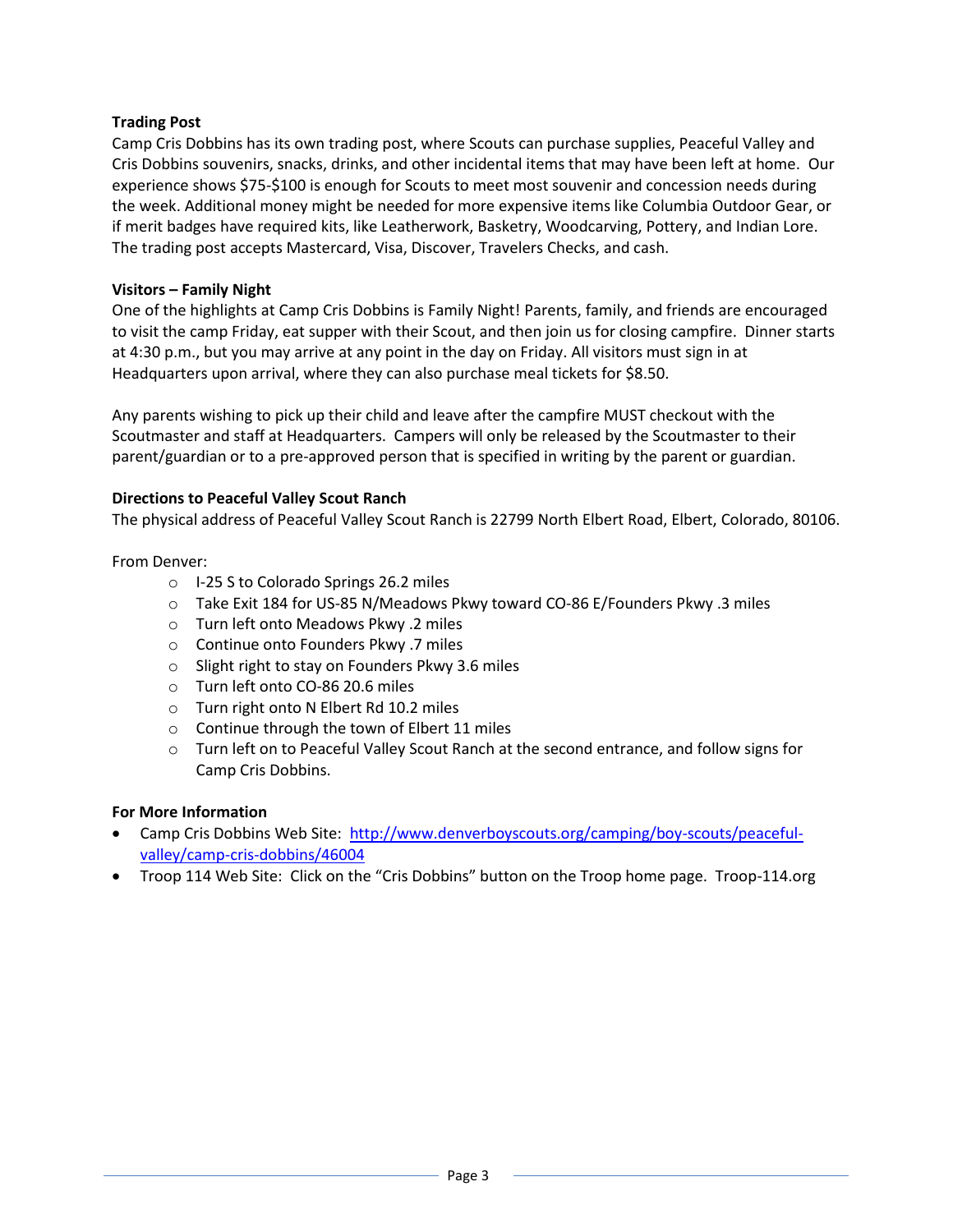# **The Homesick Scout**

# *By Fr. Francis Schwartz. From the Canyon Camp Leaders Guide, courtesy of the Blackhawk Area Council, BSA; Rockford IL.*

Homesickness is described psychologically as a "manifestation of separation anxiety" or the "unconscious defense mechanism called regression." The Camp Director and Scoutmaster describe it as "the longing for home." Many a young camper would put it more clearly as "that terrible feeling in the pit of my stomach." Regardless of how homesickness is defined, it is, indeed experienced in varying degrees by Scouts who come to camp.

What causes homesickness? It is a product of a happy home life, and it occurs often in a child who misses the warmth and security that comes from a good relationship with family and friends. Homesickness is also a problem for a child whose parents are anxious about his welfare. A parent who will miss the child while he is at camp or worries that the camping experience will be unhappy often transmits this fear to the Scout. In short, while at camp, the boy often feels the anxiety of his parents and fulfills their expectations that he will miss home and not enjoy camp by becoming homesick.

Homesickness often produces regressive behavior in a child. In order to cope with the situation he will revert to behavior used at an earlier age to gain attention. Sometimes a boy will cry easily, wet the bed, or withdraw from others. When a boy who is normally sociable and active suddenly becomes quiet, alone and disinterested in what is happening around him, this can be a sign of homesickness.

The treatment of homesickness is not simple. It involves the active participation of the Scoutmaster, troop members, camp staff, and often firm, but understanding parents. When homesickness is detected, the youth must be listened to and his feelings understood. Often an understanding person, willing to listen and empathize is all that is needed. Any unusual behavior patterns that have developed, such as bedwetting must be taken in stride and not be overly emphasized. Next, the boy must be kept active and interested in some phase of camp life. An effort must be made to make the Scout part of the Troop and a part of all the camp's activities so that he can make friends. If parents are contacted, they should do all in their power to avoid promising the Scout may come home, unless advised to do so by the Camp Director and Scoutmaster. If a Scout is ready to leave for camp, avoid a dramatic departure scene. However, it is our experience that once a Scout leaves a summer camp experience because of homesickness, he may not ever return to another summer camp.

Homesickness can be prevented. Parents are the best preventers. Parents must not promise their child that, if he doesn't like it he can come home. This promise sets the boy up for defeat. Parents must try to transmit positive messages about camp, emphasizing that his days at camp will be a worthwhile experience, and that they are happy he is going. If a child wishes to take something special with him that reminds him of home, such as a pillow, blanket or toy, he should be encouraged to do so. This special object will be a reminder of and link to home. Do not tell a Scout to telephone if he needs anything. Such advice could be contrary to the camp policy against indiscriminate use of phones. Also, more than likely the Scout calling home does not reach the parent but a voice message – such a voice message makes the situation worse for both the Scout and the Parent listening to the Scout at a later time.